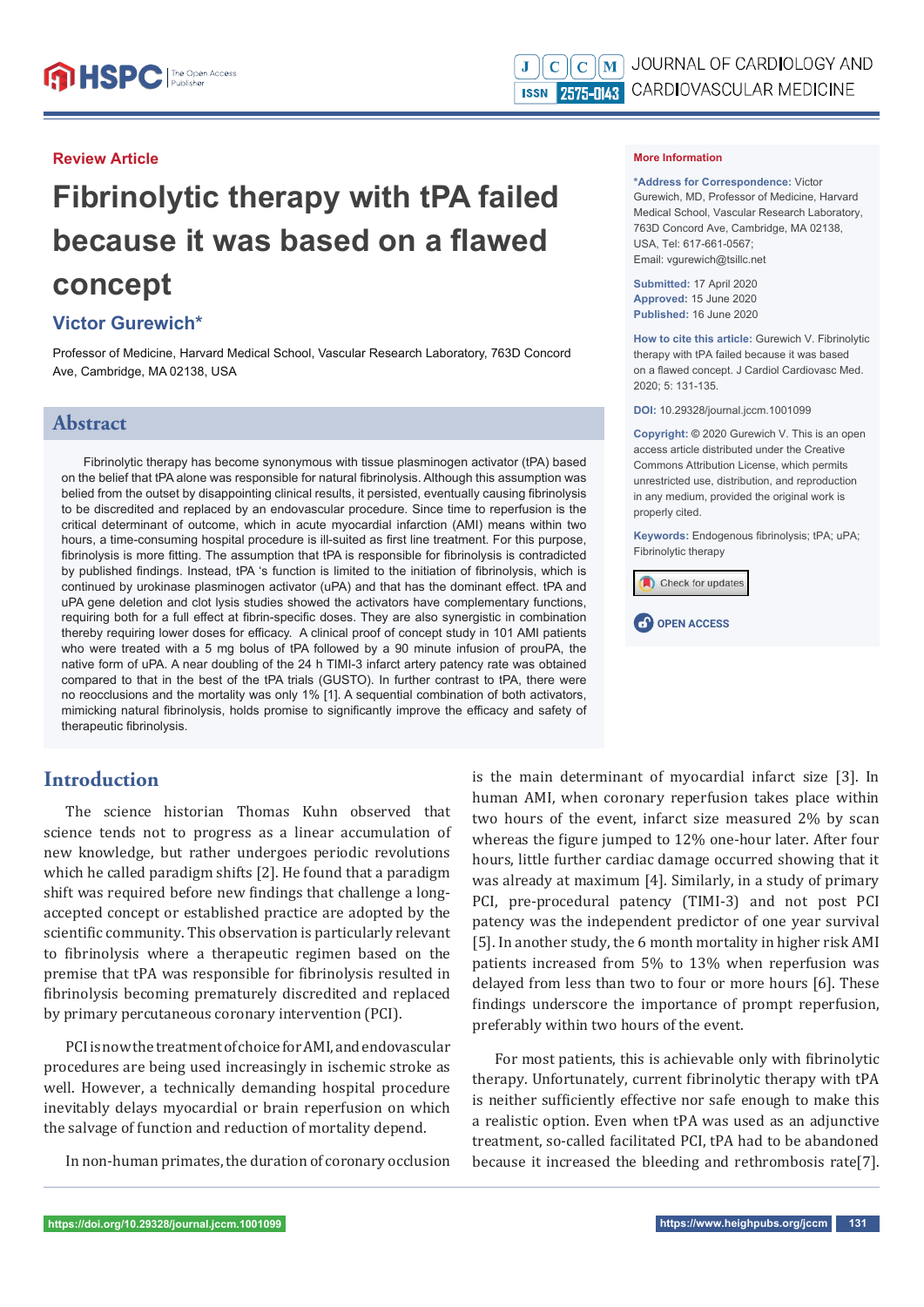

Therefore, a better, safer fibrinolytic regimen is required to make early reperfusion in AMI or ischemic stroke feasible.

# **Background**

tPA is a natural activator and the only one isolated from normal human plasma [8], and was assumed to be responsible for endogenous fibrinolysis. Its properties of high fibrin-affinity and fibrin-dependent plasminogen activation contrasted with the non-specific activators, streptokinase (SK) and two-chain (tc)uPA, available at the time. Therefore, tPA was confidently expected to be both more effective and safer.

Surprisingly, three mega-trials comparing tPA with SK in a total of 95,740 AMI patients [9-11] showed that the death rate with tPA was not significantly lower than that with SK [12]. Moreover, tPA caused significantly more intracranial hemorrhage than SK [10,11]. These results were paradoxical in light of the differences in their fibrinolytic properties, and yet no explanation for the findings was ever offered.

Had this occurred, it might have raised questions about whether the assumption that tPA was solely responsible for endogenous fibrinolysis was still tenable.

Nonetheless, after these trials tPA was given regulatory approval for AMI in 1981, and it remains the fibrinolytic of choice. However, due to tPA's continued disappointing efficacy and intracranial bleeding complications, it has been replaced by PCI as the treatment of choice in AMI, and endovascular procedures are being used increasingly in ischemic stroke as well.

Although PCI solved the problem of tPA bleeding complications, a hospital-based procedure inevitably delays reperfusion beyond the optimal two-hour reperfusion window for most patients. For first-line therapy, more rapid reperfusion is needed.

#### **The endogenous fibrinolytic system**

The standard tPA dose in AMI is 100 mg infused over 90 minutes, giving a plasma concentration of about 3-4 μg/mL [11]. By comparison, the endogenous tPA plasma concentration is 10-12 ng/mL, about 1,000-fold less, of which at least half is in an inactive complex with plasminogen activator inhibitor-1 (PAI-1) [13]. Despite this, the natural endogenous system is continuously lysing fibrin.

This is evidenced by the invariable presence of the fibrin degradation product Ddimer, the normal plasma concentration of which is 112-250 ng/mL. Since D-dimer is  $~60\%$  of the fibrin monomer mass, this represents a steady state of  $\sim$  1 mg of lysed fibrin in a plasma volume of 3,000 mL. Only in a patient with a potent autoantibody to thrombin was the D-dimer plasma concentration reported to be closer to zero (12-32 ng/mL) [14]. In the presence of venous thromboembolism, the D-dimer concentration increases by as much as 30-fold,

representing lysis of a corresponding amount of fibrin by the endogenous system.

Evidently, fibrin formation is ongoing even in normal individuals and is kept in control by endogenous fibrinolysis, a defense system that also has a significant reserve capacity as shown by its response to thromboembolism. The small amount of endogenous free tPA available cannot alone account for this efficacy, implicating an additional activator.

#### **Physiological fibrinolysis requires two plasminogen activators**

There are two plasminogen activators in blood, the second one being uPA. In contrast to tPA, most of the uPA is carried on the surface of platelets [15,16] and monocytes [17] rather than being free in the plasma, explaining why it has often eluded detection.

The native form of uPA is a single-chain proenzyme, prouPA, which is activated by plasmin to the enzyme, tcuPA. Neither form of uPA has fibrin affinity, in contrast to tPA, but instead there is a uPA cell surface receptor (uPAR) [18]. This allows uPA to induce pericellular plasminogen activation important for cell migration. This important uPA function led to the erroneous conclusion that uPA's activity was limited to the extravascular space [19]. The belief that uPA was not involved in intravascular fibrinolysis persisted [20] and perpetuated the misunderstanding responsible for the unquestioned use of tPA alone for fibrinolytic therapy.

No paradigm shift has yet taken place, which may explain why published evidence that uPA has an important and even dominant function in fibrinolysis has been ignored. For example, tPA and uPA gene knockout studies in mice showed that deleting tPA alone did not diminish endogenous clot lysis much, whereas uPA deletion caused significant inhibition of lysis. When both tPA and uPA genes were deleted, fibrinolysis was essentially arrested [21], suggesting that tPA and uPA were synergistic in combination. Similarly, uPA but not tPA deletion caused spontaneous fibrin deposition in mice, while deleting both activators induced substantial intravascular fibrin deposition [22].

The more potent effect of uPA over tPA can be attributed at least in part to uPA having two fibrinolytic forms, the singlechain proenzyme and the two-chain enzyme, whereas the single and two-chain forms of tPA have identical fibrinolytic activities [23]. The fibrinolytic activity of tPA also has only a single known fibrin binding site that is on lysine  $\gamma$ -(312-325) of the D-domain of intact fibrin [24] where it induces activation of a proximally bound plasminogen.

The properties of tPA and prouPA and their fibrinolytic functions are complementary [25], and in combination they are synergistic both *in vivo* [26] and in clot lysis studies *in vitro* [27]. Both activators are, therefore, required for a full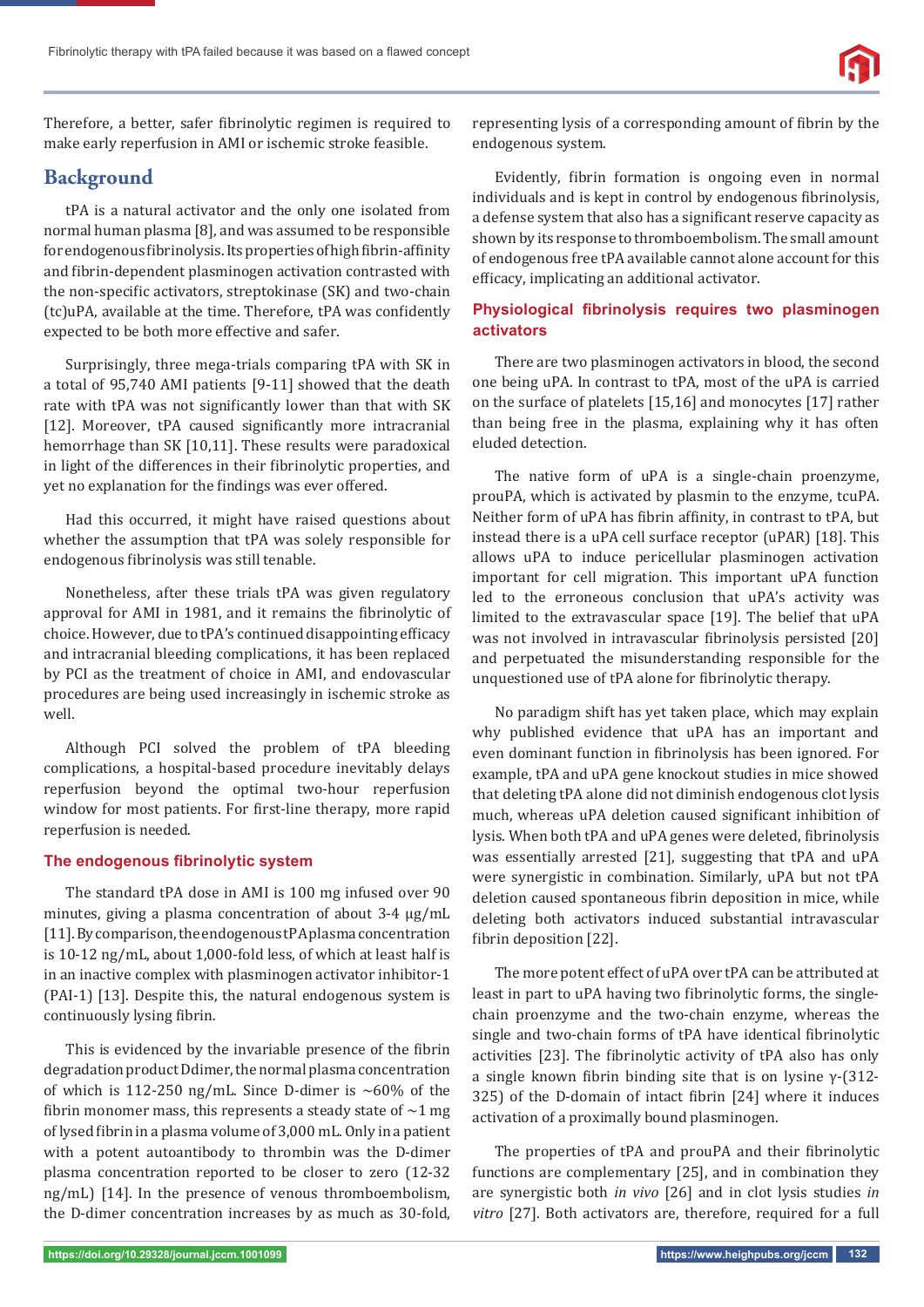

fibrinolytic effect at fibrin-specific doses. Fibrinolysis with tPA alone was inevitably going to be inadequate, explaining its history. Unfortunately, since tPA has been equated with fibrinolysis in general, the latter has also become discredited.

### **The sequential combination of tPA and prouPA responsible for fibrinolysis**

In the biological system, when an intravascular thrombus forms threatening blood flow, it triggers the release of tPA from the vessel wall where it is stored. The tPA then binds to the thrombus at its binding site [24] proximal to plasminogen on lysine  $A\alpha$ 157 of the fibrin D-domain [28]. This tPA-fibrinplasminogen ternary complex promotes tPA's activity about 1,000-fold [29] and initiates fibrin degradation. The remaining unbound tPA is rapidly cleared from plasma  $(T_{1/2} \sim 5 \text{ min})$  and inhibited by plasminogen activator inhibitor-1 (PAI-1). This limits tPA's lytic effect, which is essential for the protection of hemostatic fibrin. Hemostatic fibrin has the same ternary complex tPA and plasminogen binding sites that are on the D-domain of intact fibrin, making it vulnerable to lysis by tPA. Lysis of hemostatic fibrin was found to be the principal cause of bleeding complications during tPA fibrinolytic therapy [30].

The initiation of fibrin degradation by tPA creates new plasminogen binding sites on fibrin [31] that are two in number [32]. The first of these is a triple carboxyterminal lysine binding site on the E-domain of partially degraded fibrin that induces a unique conformational change in plasminogen. Against this conformation, the intrinsic activity of prouPA is promoted about 250-fold enabling it to activate this plasminogen [33], a reaction that is accompanied by reciprocal activation of prouPA by plasmin [34]. The resultant tcuPA then activates the remaining fibrin-bound plasminogen and completes fibrinolysis. Therefore, tPA activates the first fibrin-bound plasminogen and uPA the remaining two, consistent with its dominant fibrinolytic effect [21,22].

The tPA initiation of plasminogen activation on the fibrin D-domain and that by prouPA on the E-domain was confirmed by studies with these isolated fibrin domains. Plasminogen activation by tPA was promoted only by fibrin fragment-D while that by prouPA was promoted only by partially degraded fibrin fragment-E [35], consistent with their highly selective and complementary modes of action [25]. As a result, effective lysis at safe, fibrin-specific doses can be achieved only with both activators in combination.

When only tPA is used, as in standard fibrinolytic therapy, a high non-specific dose is required for tPA to non-specifically activate the two uPA-specific fibrin-bound plasminogens. At this dose, hemorrhagic complications due to lysis of hemostatic fibrin become a significant risk [30]. Furthermore, since the promoting effect by the synergistic combination is absent, fibrinolysis is also less effective with tPA alone [26,27].

#### **A clinical proof of concept**

A multicenter clinical trial using the biological regimen of a sequential activator combination was conducted in 101 patients with AMI. A mini-bolus of tPA was administered iv to initiate fibrin degradation, followed by a modest infusion of prouPA. The first 10 patients received a 10 mg bolus but this was found to be excessive, so the remaining 91 patients received 5 mg of tPA (5% of the standard therapeutic dose) followed by a prouPA infusion of 40 mg/h for 90 minutes in all patients. Complete patency (TIMI-3) of the infarct artery at 24 h was seen in 82% of the 28 patients that were re-catheterized. No reocclusions or reinfarctions occurred, consistent with the absence of a prothrombotic effect by prouPA, in contrast to that by tPA [36]. The overall study mortality was only 1%, reflecting the high patency rate without reocclusions [1]. These results compared favorably with those of the best of the tPA trials in which the TIMI-3 patency at 24 h was only 45% and the mortality was 6.3% [37].

These findings represent a proof of concept of the sequential, complementary, synergistic fibrinolytic mechanisms of action of tPA and uPA and of their clinical potential when used in combination. Although the trial was published in a prominent journal, it gained little traction, reflecting Kuhn's observation that a paradigm shift is required before a change in a longestablished concept and practice is accepted [2]. Not long after this trial, the development of prouPA by pharma was unfortunately discontinued.

# **Conclusion**

Fibrinolysis and fibrinolytic therapy continue to be synonymous with tPA alone, and published evidence to the contrary remains unrecognized. As shown by the PATENT study [1], using both tPA (bolus) followed by prouPA a 6-fold reduction in mortality and almost a doubling of the infarct artery patency was achieved. This underscores the relevance and significance of this discovery and this paper's content. The clinical consequences of this have been significant and costly. A Kuhn paradigm shift is needed and is long overdue.

#### **References**

- 1. Zarich SW, Kowalchuk GJ, Weaver WD, Loscalzo J, Sassower M, et al. for the PATENT Study Group. Sequential combination thrombolytic therapy for acute myocardial infarction: results of the pro-urokinase and t-PA enhancement of thrombolysis (PATENT) trial. J Am Coll Cardiol. 1995; 26: 374-379. **Pubmed:** https://www.ncbi.nlm.nih.gov/pubmed/7608437
- 2. Kuhn TS. Revolutionary view of the history of science: The structure of scientific revolutions. The Physics Teacher. 1967; 172.
- 3. Flameng W, Lesaffre E, Vanhaecke J. Determinants of infarct size in nonhuman primates. Bas Res Cardiol. 1990; 85: 392-403. **Pubmed:** https://www.ncbi.nlm.nih.gov/pubmed/2241769
- 4. Brodie BR, Webb J, Cox DA for the EMERALD Investigators. Impact of time to treatment on myocardial reperfusion and infarct size with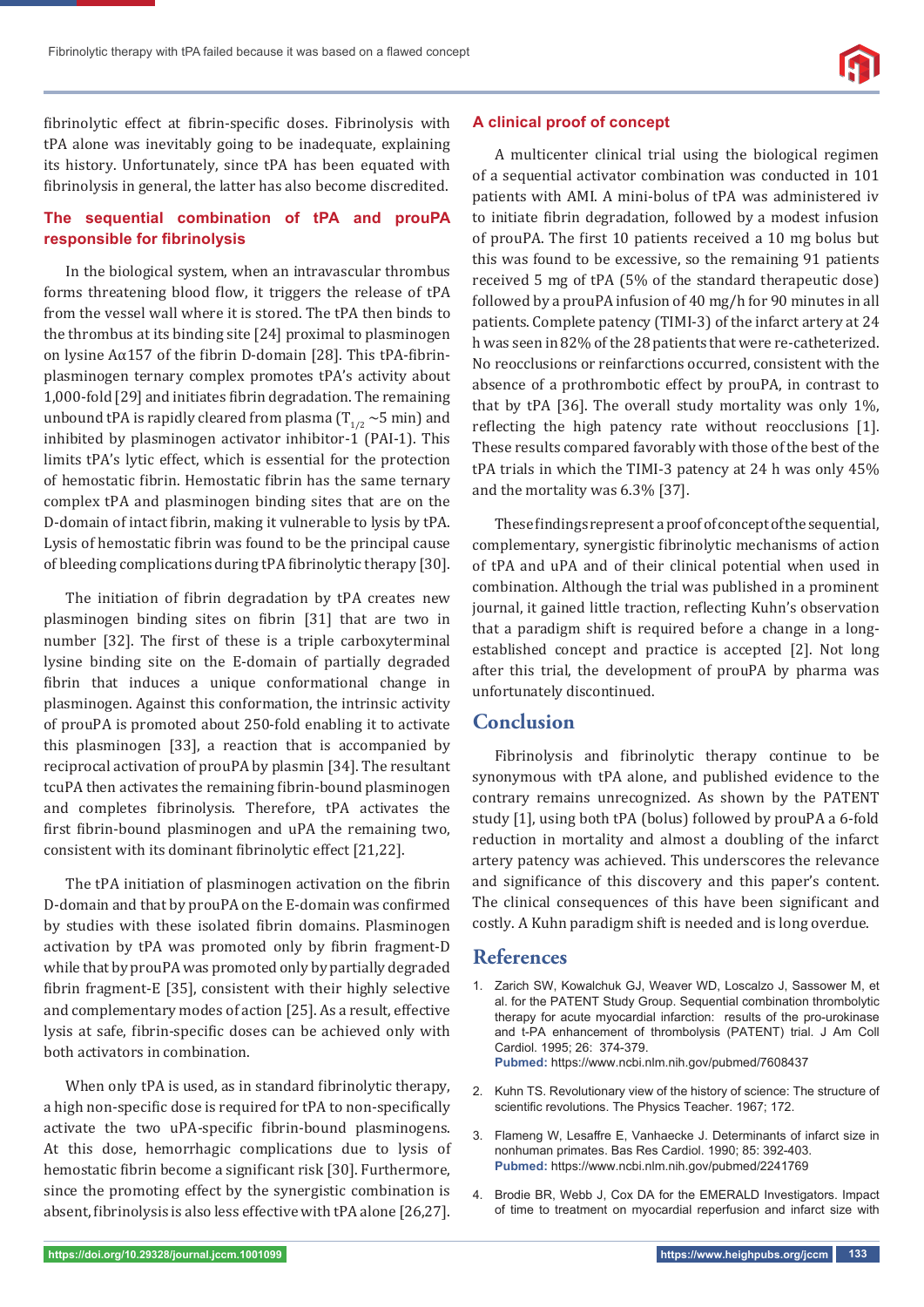

primary percutaneous coronary intervention for acute myocardial infarction. Am J Cardiol. 2007; 99: 16801686. **Pubmed:** https://www.ncbi.nlm.nih.gov/pubmed/17560875

5. DeLuca G, Ernst N, Zijlstra F, van 't Hof AW, Hoorntje JC, et al. Preprocedural TIMI flow and mortality in patients with acute myocardial infarction treated by primary angioplasty. J Am Coll Cardiol. 2004; 43: 1363-1367.

**Pubmed:** https://www.ncbi.nlm.nih.gov/pubmed/15093868

- 6. Antoniucci D, Valenti R, Migliorini A, Moschi G, Trapani M, et al. Relation of time to treatment and mortality in patients with acute myocardial infarction undergoing primary coronary angioplasty. Am J Cardiol. 2002; 89: 1248-1252. **Pubmed:** https://www.ncbi.nlm.nih.gov/pubmed/12031722
- 7. Stone GW, Gersh BJ. Facilitated angioplasty: paradise lost. Lancet. 2006; 367: 543-546. **Pubmed:** https://www.ncbi.nlm.nih.gov/pubmed/16488779
- 8. Husain SS, Lipinski B, Gurewich V. Rapid purification of high affinity plasminogen activator from human plasma by specific adsorption on fibrin-celite. Proc Nat Acad Sci (USA). 1981; 78: 4265-4269. **Pubmed:** https://www.ncbi.nlm.nih.gov/pubmed/6270665
- 9. Gruppo Italiano Per Lo Studio Della Sopravvivenza Nell'Infarto Miocardico. GISSI-2: A factorial randomised trial of alteplase versus streptokinase and heparin versus no heparin among 12,490 patients with acute myocardial infarction. Lancet. 1990; 336: 65-75. **Pubmed:** https://www.ncbi.nlm.nih.gov/pubmed/1975321
- 10. ISIS-3 Third International Study of Infarct Survival Collaborative Group. ISIS3: a randomized comparison of streptokinase vs tissue plasminogen activator vs anistreplase and of aspirin plus heparin vs aspirin alone among 41,299 cases of suspected acute myocardial infarction. Lancet. 1992; 339: 65-71. **Pubmed:** https://pubmed.ncbi.nlm.nih.gov/1347801/
- 11. The GUSTO Investigators. An international randomized trial comparing four thrombolytic strategies for acute myocardial infarction. N Eng J Med. 1993; 329: 673-682. **Pubmed:** https://pubmed.ncbi.nlm.nih.gov/8204123

- 12. Brophy JM, Joseph L. Placing trials in context using Bayesian analysis. GUSTO revisited by Reverend Bayes. JAMA. 1995; 273: 871-875. **Pubmed:** https://pubmed.ncbi.nlm.nih.gov/7869558/
- 13. Chandler WL, Jascur ML, Henderson PJ. Measurement of different forms of tissue plasminogen activator in plasma. Clin Chem. 2000; 46: 38-46.

**Pubmed:** https://www.ncbi.nlm.nih.gov/pubmed/10620570

- 14. Baglin TP, Landown R, Frasson R, Huntington JA. Discovery and characterization of an antibody directed against exosite 1 of thrombin. J Thromb Haemos. 2016; 14: 137142. **Pubmed:** https://pubmed.ncbi.nlm.nih.gov/26469093
- 15. Vaughan DE, Vautloutle E, Collen D. Urokinase binds to platelets through a specific saturable, low affinity mechanism. Fibrinolysis. 1990; 4: 141.
- 16. Gurewich V, Johnstone M, Loza JP, Pannell R. Pro-urokinase and prekallikrein are both associated with platelets: implications for the intrinsic pathway of fibrinolysis and for therapeutic thrombolysis. FEBS Lett. 1993; 318: 317-321. **Pubmed:** https://www.ncbi.nlm.nih.gov/pubmed/8440390
- 17. Grau E, Moroz LA. Fibrinolytic activity of normal human blood monocytes. Thromb Res. 1989; 53: 145-162. **Pubmed:** https://www.ncbi.nlm.nih.gov/pubmed/2922705
- 18. Vassalli JD, Baccino D, Belin D: A cellular binding site for the Mr 55,000 form of the human plasminogen activator, urokinase. J Cell

Biol. 1985; 100: 86-92.

**Pubmed:** https://www.ncbi.nlm.nih.gov/pubmed/3880760

- 19. Collen D. The plasminogen (fibrinolytic) system. Thromb Haemost. 1999; 82: 259-270. **Pubmed:** https://www.ncbi.nlm.nih.gov/pubmed/10605712
- 20. Longstaff C, Kolev K. Basic mechanisms and regulation of fibrinolysis. J Thromb Haemost. 2015; 13: S98-S105. **Pubmed:** https://pubmed.ncbi.nlm.nih.gov/26149056
- 21. Singh I, Burnand KG, Collins M, Luttun A, Collen D, et al. Failure of thrombus to resolve in urokinase-type plasminogen activator gene-knockout mice: rescue by normal bone marrow-derived cells. Circulation. 2003; 107: 869-875. **Pubmed:** https://www.ncbi.nlm.nih.gov/pubmed/12591758
- 22. Bugge TH, Flick MJ, Danton MJS, Daugherty CC, Romer J, et al. Urokinase-type plasminogen activator is effective in fibrin clearance in the absence of its receptor or tissue-type plasminogen activator. Proc Natl Acad Sci USA. 1996; 93: 5899-5904. **Pubmed:** https://www.ncbi.nlm.nih.gov/pubmed/8650190
- 23. Rijken DC, Hoylaerts M, Collen D. Fibrinolytic properties of one-chain and two-chain human extrinsic (tissue-type) plasminogen activator. J Biol Chem. 1982; 257: 2920-2925. **Pubmed:** https://www.ncbi.nlm.nih.gov/pubmed/7199525
- 24. Medved L, Nieuwenhuizen W. Molecular mechanisms of initiation of fibrinolysis by fibrin. Thromb Haemost. 2003; 89: 409-419. **Pubmed:** https://www.ncbi.nlm.nih.gov/pubmed/12624622
- 25. Pannell R, Black J, Gurewich V. The complementary modes of action of tissue plasminogen activator (t-PA) and pro-urokinase (pro-UK) by which their synergistic effect on clot lysis may be explained. J Clin Invest. 1988; 81: 853-859. **Pubmed:** https://www.ncbi.nlm.nih.gov/pubmed/2963831
- 26. Collen D, Stassen JM, Stump DC, Verstraete M. Synergism of thrombolytic agents in vivo. Circulation. 1986; 74: 838-842. **Pubmed:** https://www.ncbi.nlm.nih.gov/pubmed/3093116
- 27. Gurewich V, Pannell R. Synergism of tissue-type plasminogen activator (tPA) and single-chain urokinase-type plasminogen activator (scu-PA) on clot lysis in vitro and a mechanism for this effect. Thromb Haemost. 1987; 57: 372-78. **Pubmed:** https://www.ncbi.nlm.nih.gov/pubmed/3116707
- 28. Voskuilen M, Vermond A, Veeneman GH, et al. Fibrinogen lysine residue Aα157 plays a crucial role in the fibrin-induced acceleration of plasminogen activation, catalyzed by tissue-type plasminogen activator. J Biol Chem. 1987; 262: 5944-5946. **Pubmed:** https://www.ncbi.nlm.nih.gov/pubmed/3106345
- 29. Hoylaerts M, Rijken DC, Lijnen HR, Collen D. Kinetics of the activation of plasminogen by human tissue plasminogen activator. Role of fibrin. J Biol Chem. 1982; 257: 2912-2919. **Pubmed:** https://www.ncbi.nlm.nih.gov/pubmed/7199524
- 30. Marder VJ, Sherry S. Thrombolytic therapy: current status. N Engl J Med. 1988; 318: 1512-1520. **Pubmed:** https://www.ncbi.nlm.nih.gov/pubmed/3285216
- 31. Harpel PC, Chang TS, Verderber E. Tissue plasminogen activator and urokinase mediate the binding of Glu-plasminogen to plasma fibrin I. Evidence for new binding sites in plasmin-degraded fibrin I. J Biol Chem. 1985; 260: 4432-4440. **Pubmed:** https://www.ncbi.nlm.nih.gov/pubmed/3156857
- 32. Suenson E, Lützen O, Thorsen S. Initial plasmin-degradation of fibrin as the basis of a positive feed-back mechanism in fibrinolysis. Eur J Biochem. 1984; 140: 513-522. **Pubmed:** https://pubmed.ncbi.nlm.nih.gov/6233145